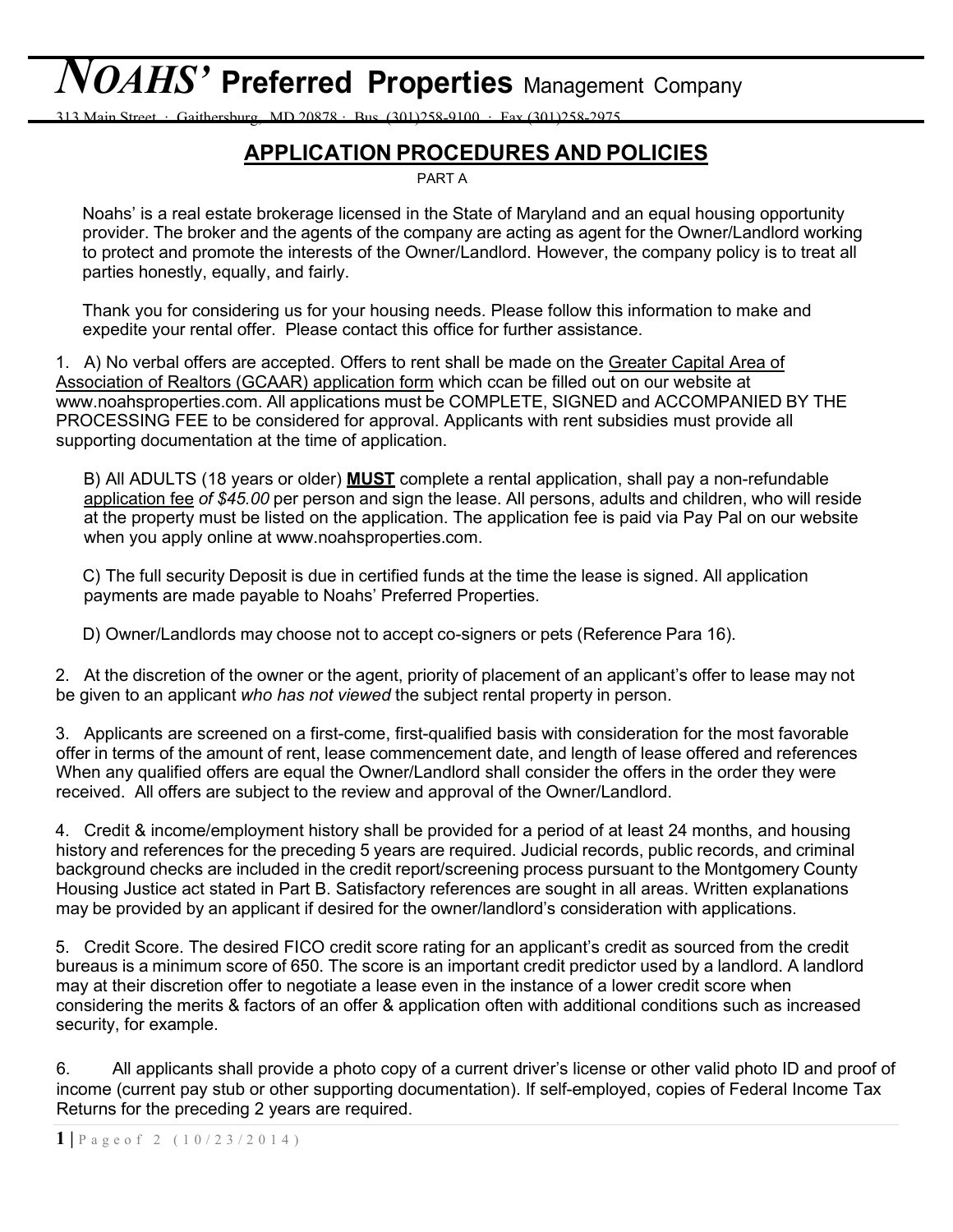7. No more than two applicants' combined incomes are used to qualify. The combined income should not be less than 40 times the monthly rent amount (annual rent = 30% of gross income).

8. Information that is fraudulent may cause a rental offer to be considered null and void.

9. If you do not intend to take possession of the home in its current condition, or you have any special requirements, terms, clauses, conditions, or contingencies that are the basis for your offer to rent the premises, you must state any in advance, in writing, on the application for consideration as the offer. The owner shall be responsible for only those items negotiated and written into a lease.

10. An application that is missing signatures, or fees/deposits, or is materially incomplete, will not be given consideration for priority of placement. All incomplete applications will be counted as received once they are remedied.

11. Applicants are entitled to review, in advance, the lease form they will be required to sign. (For sample leases go to, **www.noahsproperties.com**) Applicants are also entitled, prior to signing a lease, to review any pertinent condominium or homeowners association documents.

12. Applicants shall sign the lease within three (3) business days following the application approval notification, or priority of placement of their offer will be forfeited.

13. Tenants must obtain a **RENTER'S LIABILITY INSURANCE POLICY** prior to move-in.

14. A property offered for sale and for rent simultaneously is subject to removal from the rental market upon the acceptance of a sales contract.

15. A property shall be considered available for rent until a lease is signed by all the lessees and executed and shall be understood to be under a "contingent" offer until such time.

16. This office utilizes a Credit Reporting Agency for credit & criminal background checks. No credit report may be accepted from an applicant in lieu of a current report obtained by this office.

17. **Pets** are considered on a case by case basis. Requirements for dogs: A current picture(s); current veterinary confirmation of Rabies/distemper vaccinations, spay/neutering status, pet's name, age, and description/breed; also, pet license and/or pet chip registration number. An additional security deposit amount (minimum \$500.00 per pet) and additional rent (minimum \$30.00 per pet) *may be required* by the owner and a general liability insurance policy. Please make a written request for an accommodation for any service animal(s) under the Americans with Disabilities Act. Service animals for authorized leasehold occupants *are not* subject to additional deposits or additional rent.

18. Lease terms generally provide for rent increases to occur in second and subsequent years of a lease.

- 19. Please copy the following link to review the counties Extended Limitations Against Rent Increases and Late Fees Act of 2021 and download the applicable forms- https://www.montgomerycountymd.gov/DHCA/covid-19 summary renter relief.html
- 20. Please copy the following link to review Window Guards in Multi-Family (condos) notification and addendum. https://www.montgomerycountymd.gov/DHCA/housing/landlordtenant/window\_guards.html

21. **All move-in payments must be in certified funds**. One full month's rent installment is due at move-in. Partial month's are pro-rated based on a daily rent of 1/30 of the monthly rent. **Pro-rata rent for 7 days or less is due in addition to the first full month's rent, in advance, at move-in.**

**Applicant's Acknowledgment:** (Please Initial):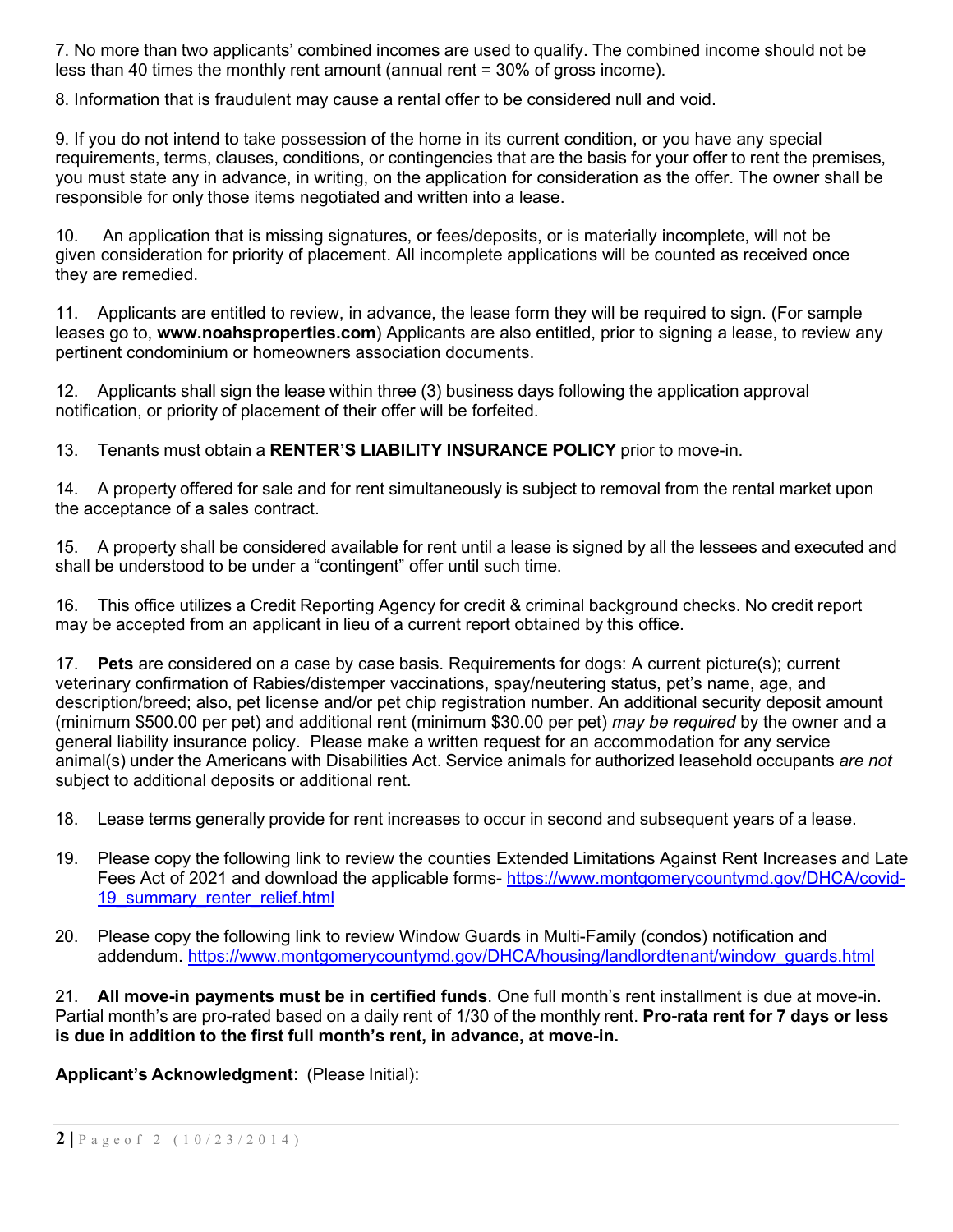## *NOAHS'* **Preferred Properties** Management Company

313 Main Street \*Gaithersburg, MD 20878 \* Bus. (301) 258-9100 \* Fax (301)258-2975

#### **ADDITIONAL APPLICATION PROCEDURES AND POLICIES-PART B**

(Required together with Application Procedures and Policies Part A for Montgomery County, MD)

Montgomery County Applicants: In keeping with the Housing Justice Act (MC Code, Section 27-15A) effective July 20, 2021, applicants are provided with this disclosure of our application, processes, and criteria as it pertains to a rental applicant's criminal history and/or denial of an application based on certain criteria for arrests and certain types of convictions.

The "processes" we use to inquire into an applicant's criminal and credit history and the requirements we have in accordance with the limitations imposed under the code regarding the applicant's credit and criminal history are provided as follows:

- 1) We may not require an applicant to disclose existence or details of the applicant's arrest record or conviction record before approval of the criteria in PART A.
- 2) A credit and rental history inquiry and review will be performed (See PART A) and must first be conditionally approved by the landlord.
- 3) If an applicant's credit and income meet or exceeds the stated criteria in Part A, we will extend a "conditional offer (to rent)," conditioned only on our subsequent inquiry into an applicant's criminal record (and any other contingency as expressly communicated to an applicant at the time the conditional offer is extended.
- 4) Before extending the "conditional offer," we shall not conduct a criminal record check or inquire of an applicant, about whether the applicant has a record of arrest or conviction or has otherwise been accused of a crime.
- 5) Once we have extended a conditional offer to rent, we will make a limited inquiry with the reporting agency as to an applicant's criminal record. Any criminal record check we obtain shall by law ignore arrests that do not result in conviction.
	- a. Any inquiry we make of an applicant and any criminal record check we request are limited by law and an applicant may not be declined based on a conviction for any of the following categories of crimes which shall not be included in our criminal background criteria:
		- i. Trespass.
		- ii. Misdemeanor theft.
		- iii. Refusal to leave public buildings/grounds.
		- iv. Indecent exposure/public urination.
		- v. Open container violations.
		- vi. Possession of marijuana.
		- vii. Disturbance of the peace/disorderly conduct (unless it is a second conviction for either crime).
		- viii. Violation of a vehicular law under the Transportation Article of the Maryland Code.
		- ix. Except for sex crimes (refer to 5.b), any conviction for a misdemeanor when it has been more than two years since the tenant was convicted *and* any period of incarceration for that crime ended.
		- x. Any matter where the records are confidential or have been expunged.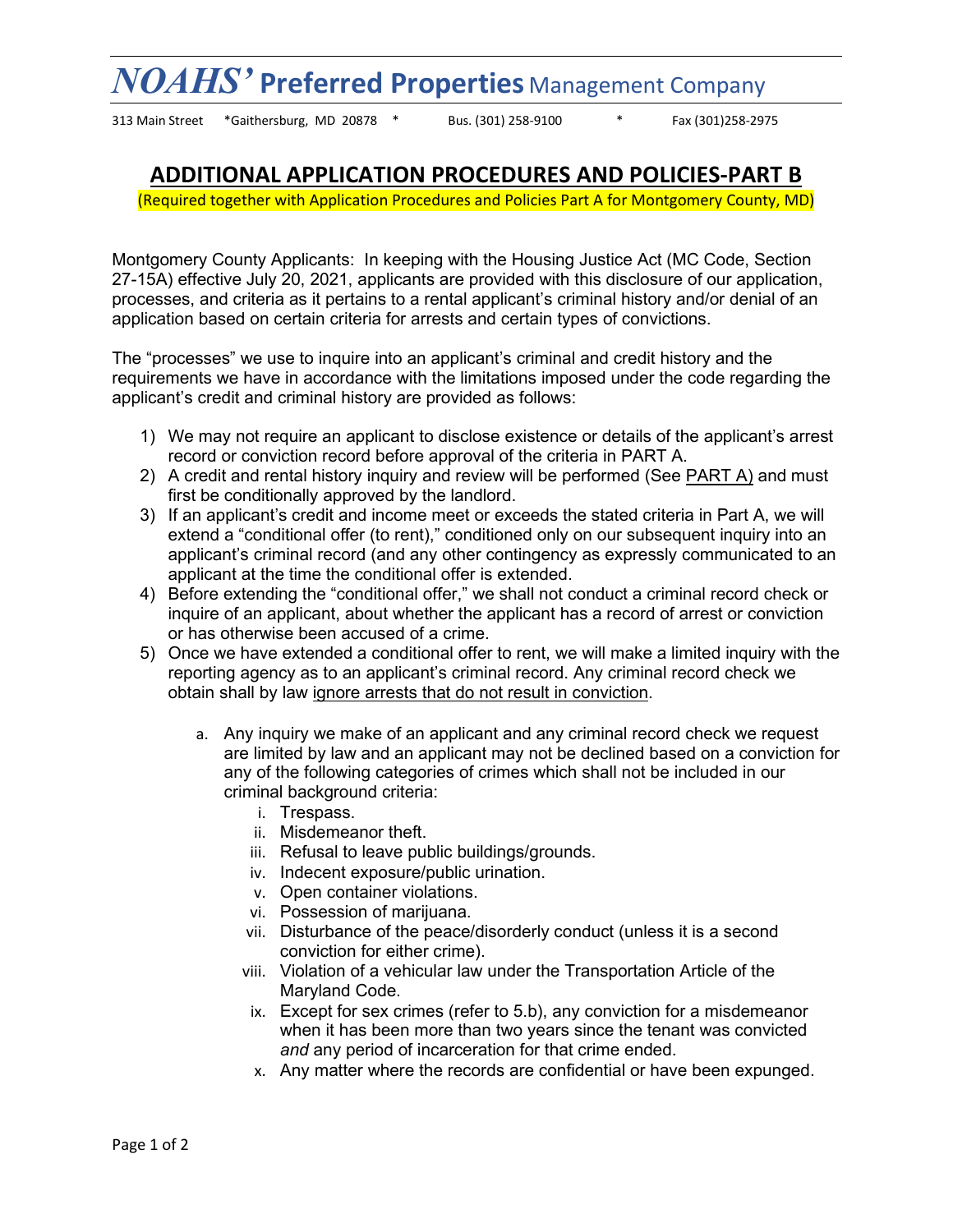### *NOAHS'* **Preferred Properties** Management Company

- b. The law does permit us to inquire if an applicant has been convicted (or has a pending criminal accusation) for a sex crime and whether or not an applicant is on a sex offender registry. The landlord *can* decline a rental application if the applicant has a pending criminal accusation or a conviction for a crime of a sexual nature (the law has *very* specific statutory references as to what types of crimes apply) or is on a sex offender registry.
- 6) When it is the landlord's intent to rescind the conditional offer based upon an applicant's arrest and conviction history, we shall, *before rescinding the offer*, (a) provide an applicant with a copy of any criminal record report; (b) notify the applicant *of our intention* to rescind the offer and the basis for that intention; (c) delay rescinding the offer for 7 days to give the applicant a chance to challenge the accuracy of the criminal record report; and (d) after seven days, we then may proceed to rescind the conditional offer with a notice to an applicant of the rescission in writing*.*

Applicants Acknowledgement: \_\_\_\_\_\_\_\_\_\_\_\_\_\_\_